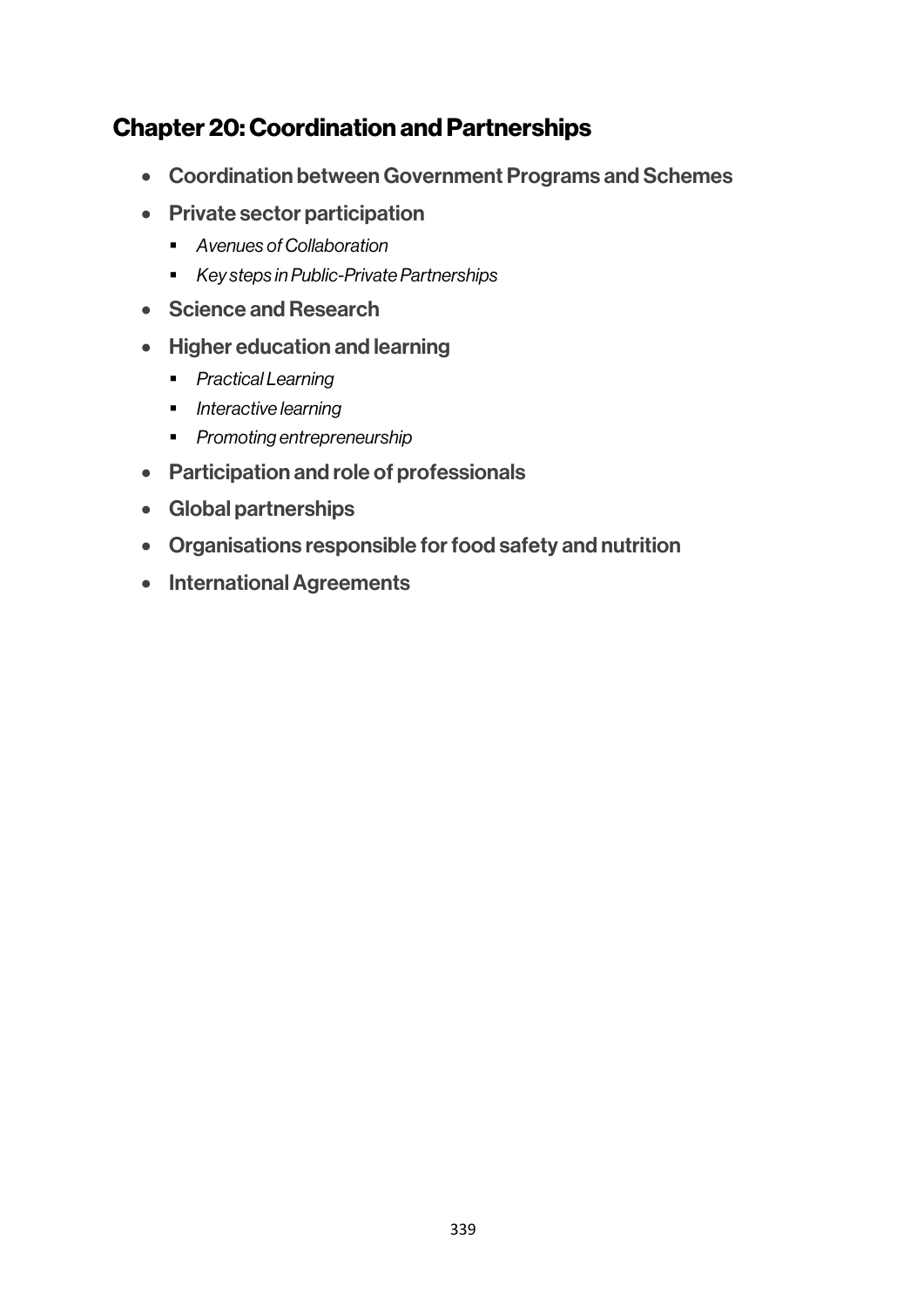# Chapter 20: Coordination and Partnerships

In order to achieve the end goal of any programme, a network of partnerships is required. A forum together with leaders and champions from government, businesses, civil society and the community can help bring together the vision of a programme. Let us learn about how coordination and partnerships are achieved.

Eat Right India movement is one such programme that requires convergent action in

order to translate unified, concrete actions to show results.

# Coordination between Government Programs and Schemes

As per the Food Safety and Standards Act,2006, it is expedient in the public interest that the Union should take under its control the food industry. This clause enables the Union to legislate on the subject matter in the public interest.

Taking the case of Eat Right India Movement, it requires multiple interventions targeting all parts of food value chain that span all levels of governance and include representation from a wide range of stakeholders. Designing a robust food system, thus, requires partnered approach with a coordinated action plan. Given that mandates of most of the ministries/departments relate to food in one way or another, '*whole of government approach*' is necessary. We must also be able to leverage synergies with various ongoing flagship programmes that directly or indirectly relate to food.

Convergence is the key for multi-sectoral programmes. The issues pertaining to food and nutrition, safety and hygiene are connected and require synergistic action involving all the major programmes in India.

# Case Study: Eat Right India

FSSAI has launched 'The Eat Right India' movement to bring about social and behavioural change in diets whether people eat at home, at school, at workplace or when they eat out so as to prevent death and disease from unhealthy diets.

If Eat Right India has to scale up and sustain, consumer awareness and educational activities should be aligned and converged with established government programmes. Relevant programmes include the National Health Mission with renewed focus on wellness under 'Ayushman Bharat'; School Health Program; Integrated Child Development Services scheme for children under 6 years of age and their mothers; Mid-Day Meal (MDM) scheme for school children and Anaemia-Mukt Bharat.

For reaching the community through the grass-root functionaries an Eat Right Toolkit and online video courses on Food Safety and Nutrition have been developed for the frontline workers namely ANMs (Auxiliary Nurse Midwives), ASHAs (Accredited Social Health Activists), Anganwadi workers (supervisors for child care centres) and mid-day meal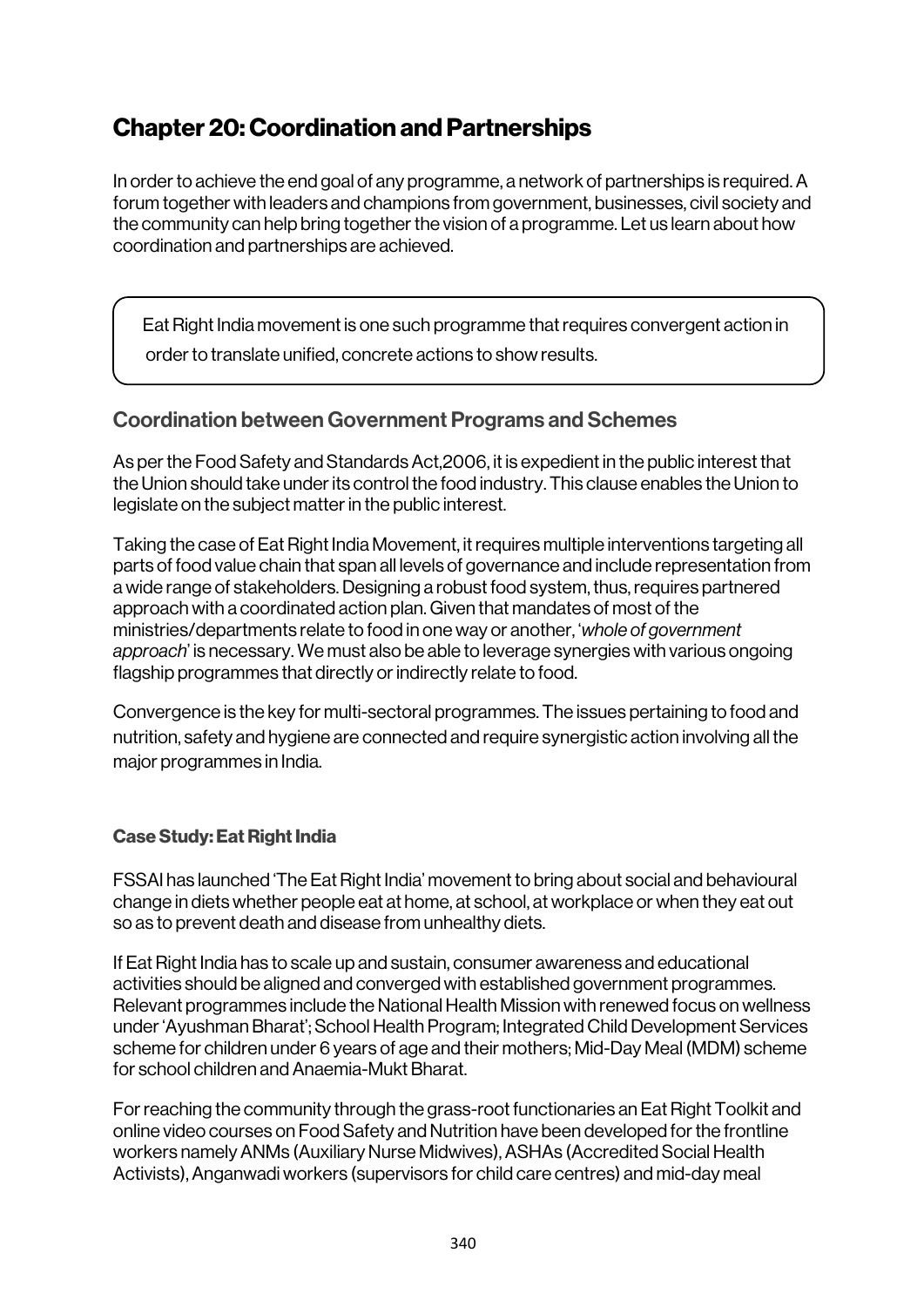supervisors. The toolkit is an interactive training module with a manual for training frontline health workers on key messages of eating safe, eating healthy and eating sustainably. This toolkit is being integrated with health and wellness centres under '*Ayushman Bharat'* to reach people at the grassroots level. An online course for frontline health workers has also been developed.

In addition, short and structured e-courses on food science and nutrition have also been developed for students, professionals and the general population to enhance their knowledge for professional and personal development. These courses include demonstrative and interesting training modules on various topics on food and nutrition at the basic and advanced levels. Participants can register online, take the courses at their own pace online and get themselves evaluated also online. This system allows these courses to be disseminated to a wide audience, quickly and conveniently.

Through 220,000 ANMs, 870,000 ASHAs workers under the Ministry of Health and Family Welfare and 12,93,000 Anganwadi Workers under the Ministry of Women and Child Development, very extensive reach of eat right messaging across the country is possible. Frontline workers can be trained to spread the Eat Right message for community education and outreach.

The Eat Right India movement is based on three pillars which align well with the various programs of Government of India. It envisages resolving various health issues with collaborative efforts from various stakeholders. For instance, special cleanliness drives in fruit and vegetable markets, street food vending areas in cities/towns could be jointly taken up under the Swachh Bharat Abhiyan. With Ayushman Bharat, as a part of preventive and promotive healthcare strategy, frontline health workers in the health and wellness centres could be trained on food safety and nutrition. The 'Eat Right Toolkit' and online courses would help empower the frontline workforce and able them to bring about change in the community. This could also be used for training of Anganwadi Workers under Poshan Abhiyan and complement their own training efforts. Promotion of fortified staples in safetynet programmes like ICDS, MDM and PDS is already part of stated policy of the government. This could be accelerated under Eat Right India. Together with Anaemia Mukt Bharat and the Poshan Abhiyaan, micronutrient malnutrition which is one of the major causes of lowered productivity can be addressed and rectified.

Jal Shakti Abhiyaan could have special focus on potable water supply in clusters of petty food vendors in places such as street food hubs, vegetable, fruit, meat markets. Recognizing these synergies and enabling cross-departmental collaboration would ensure a coherent approach to the food system.

The Eat Right India movement simplifies the fundamental truth, that safe and healthy food is at the heart of preventive and promotive healthcare. In order to create a sustainable culture and build trust the expected outcome is to promote personal responsibility of choosing the 'right foods'.

In accordance to the philosophy of Gandhiji, community mobilization will help create local champions to take the movement forward. Empowering consumers to make the right choices and building their capacity will help strengthen systems to promote, propagate and sustain the culture of healthy living.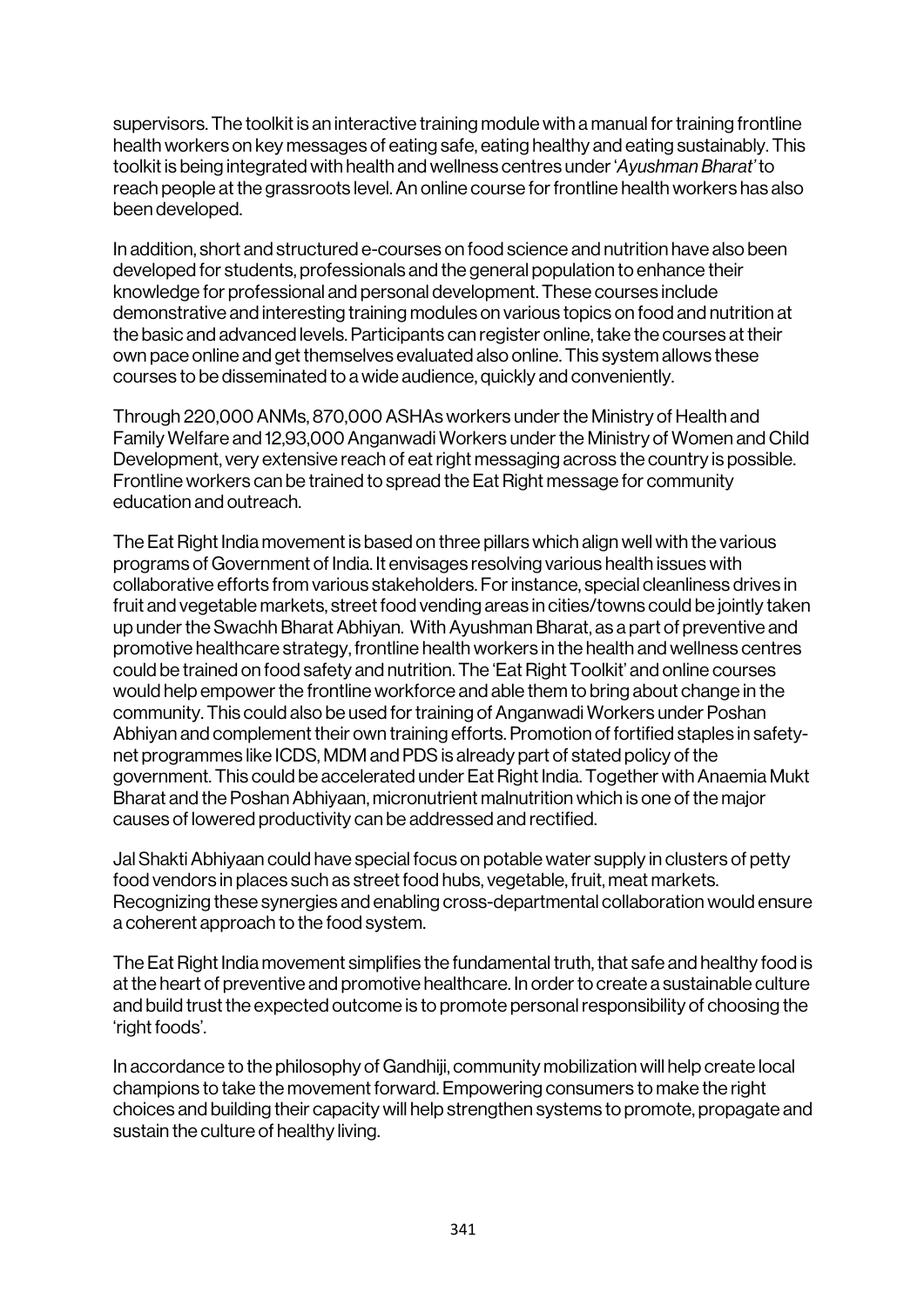At the State/District level, the already established State Level Advisory Committees in association with various departments and local experts can alter the nutrition landscape of the States and progress towards a healthier India. This would also help evolve from the traditional governance to a more inclusive partnership at the State level.

With the growing concern of various public health ailments, the industry support towards accessible healthy choices in foods will also help empower and benefit both the businesses and the consumers.

Further, a strengthened partnership will build a strong network and associations to achieve global goals of health, safety and nutrition which will assist the economic growth of the country.

# Private sector participation

Private sector comprises of big or small enterprises, companies, businesses from all sectors, include a defined supply chain and have resources that can be explored. The private sector participation is critical to execution of a programme where they play a key role as a stakeholder. To fast-track the programme and get funding which may be limited as per the government budget, the involvement of the private sector is essential. A healthy competition between the stakeholders is also needed to create a positive culture.

In the current times, the policy makers and analysts in various developing countries are seeing value in engagement with the private sector. The governments alone often cannot bear the cost of the growing demands of the public through its various programmes, thereby making the private sector a key stakeholder and inclusion as partners in implementation of programmes.

Delivering on the outcomes of any policy, requirement of partnerships is essential. The success of a programme can be achieved through the Public-Private Partnership models which can accelerate the developmental environment. The two models that drive the private-public sector engagement are the transactional or the transformational models as displayed in Figure 1. The transactional models involve commercial or philanthropic aspects of the coordination. The partners interaction is solely based on an exchange and fulfilment of individual needs. The learning move from the transactional to the transformation model is the basis of the public-private sector coordination. This may involve collaboration in terms of resources, skills and capabilities. Leveraging on the core competencies of each other aid in joint decision making, increased learning, and a sustained impact.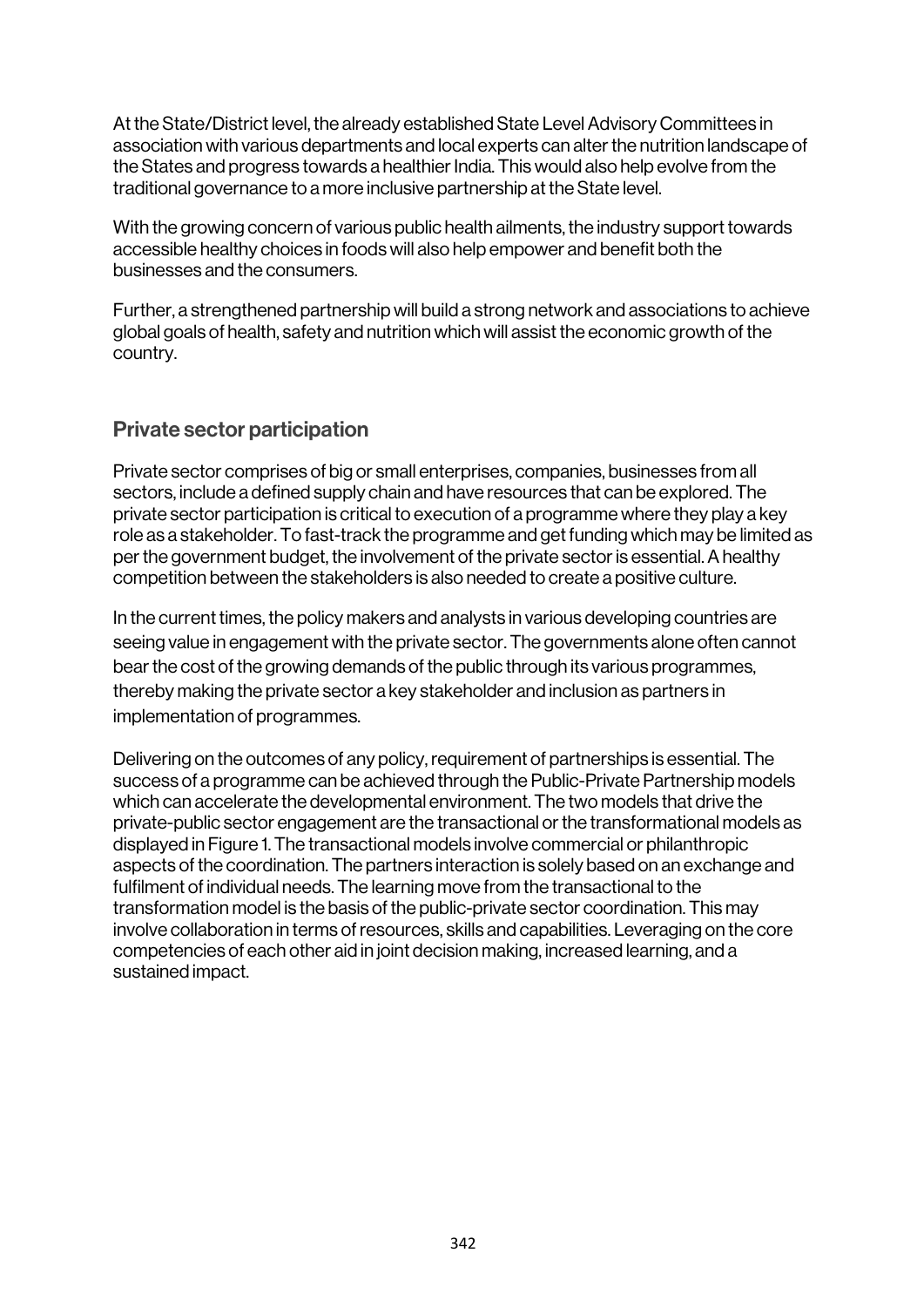

*Figure 20. 1: Models for Effective Development Cooperation*

# Factors driving Private Sector Partnerships are:

- **Societal:** Public agencies have been unable to satisfy basic water needs for all. The context is one of dwindling public funds, increased demand, large investment gaps, ageing infrastructure in need of rehabilitation, and calls for increased decentralisation.
- Commercial: The Dublin Water Conference in 1992 established water as an "economic good". This challenged the traditional approach to water service provision, which held that water services were the domain of public agencies alone.
- Financial: There is a belief that the private sector can mobilise capital faster and cheaper than the public sector. The expectation that by shifting assets from public control into private ownership and capital markets, economic efficiencies can be unleashed.
- Ideological: This refers to the notion that "smaller government is better".
- Pragmatic: Inability of governments to finance increasing capital, operation and maintenance costs of municipal water systems. Need to invest in infrastructure, increasing population, and constrained public finances.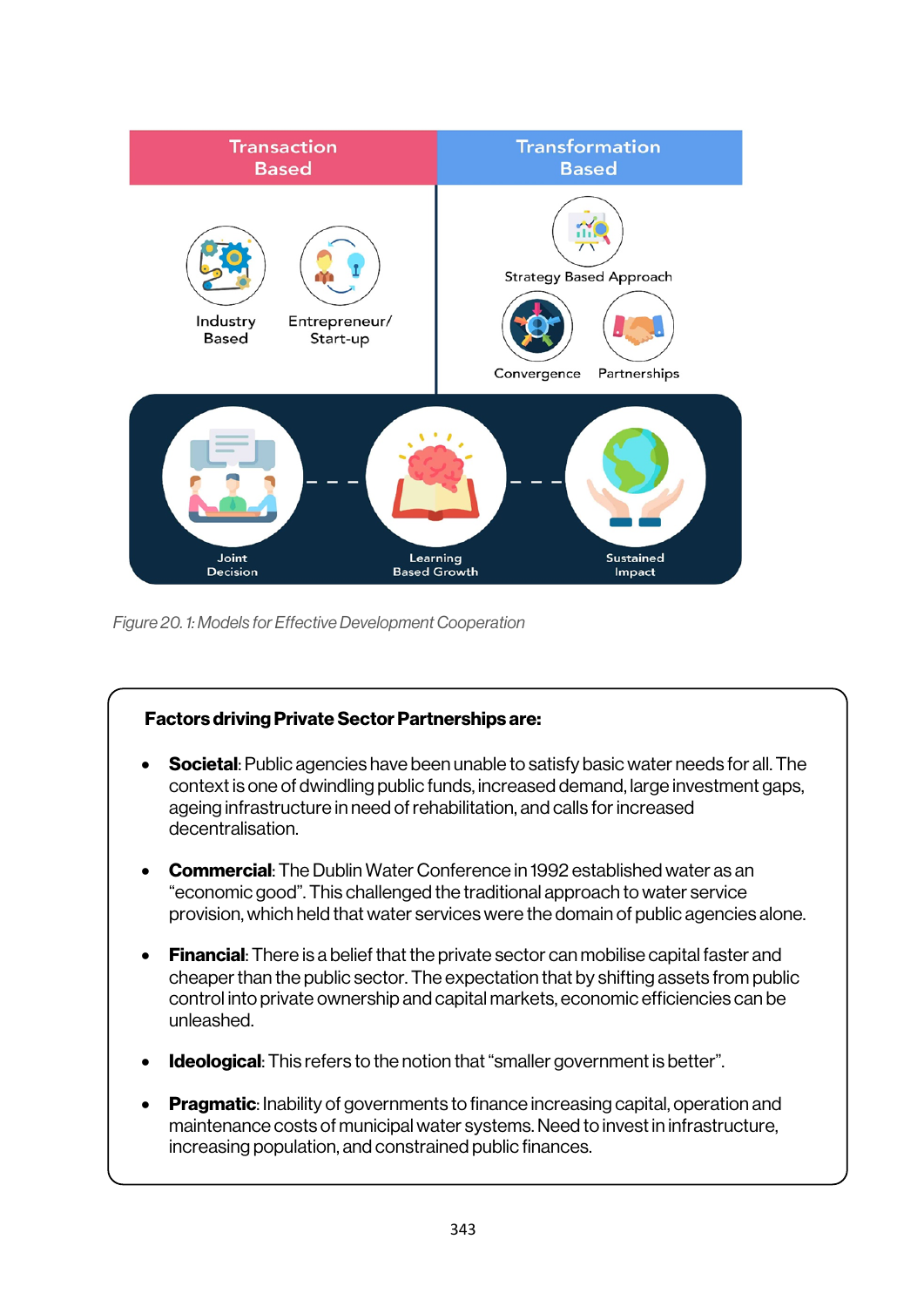### Avenues of Collaboration

The engagement with the private sector is mutually beneficial. It increases opportunity for the private sector to be a part of policy decisions that affect them. The contributions that may be expected from the private sector can be in the form of financial or non-financial.

- 1. *Knowledge Dissemination* One of the areas is involving the private sector to support the vision of the government priorities. Areas of mutual collaboration can be identified. The collaboration can also involve knowledge exchange which will help strengthen the areas of engagement.
- 2. *Corporate Social Responsibility* Financial assistance towards a cause that is undertaken by the private sector may form linkages with specific government programs. The CSR can be targeted towards identified projects.
- 3. *Resource Mobilization* The apt utilization of human, financial and other resources is fundamental to any programme. The private sector entities have access to better resources and may aid in specific activities. They can provide for expertise, funds, manpower and technical support. Through their network and operations, they can also assist in resource mobilization at the community level.
- 4. *Technical Expertise* The private sector often harbours great minds and technical expertise; these can be utilized to work regionally as well as across the country. The companies can support the vision, build capacity, provide innovative technical support that can help Eat Right India to work in convergence with various sectors. The role can be identified in various areas.
- 5. *Policy advocacy and Communication* The engagement and viewpoint in dialogue related to food and nutrition security can assist in building better policies. Inculcating the sense of ownership in the private sector will also help provide an element of sustainability. Focussed and targeted communication and advocacy can thus happen in a structured, organized and unified manner.

#### Case Study: CHIFFS/ FACE/ ReCHaN

- 1. FSSAI has joined hands with CHIFSS (CII-HUL Initiative on Food Safety Sciences) with the purpose of driving activities related to science based food safety in the country, to strengthen protection of consumers and create an innovative environment for the industry.
- 2. The CII Jubilant Bhartia Food and Agriculture Centre of Excellence (CII-FACE) is charged with the mission to improve the competitiveness of India's agriculture and food processing sector, by catalysing innovation, building capacity and enhancing productivity across the agriculture and food value chain, ensuring food security and inclusive growth. FACE works closely with farmers, companies, developmental institutions, and the government.
- 3. ReCHaN is a collaborative initiative of FSSAI, IADSA and CIIto foster a culture of best practices in the area of Manufacturing and Standards formulation of Health Supplements and Nutraceuticals.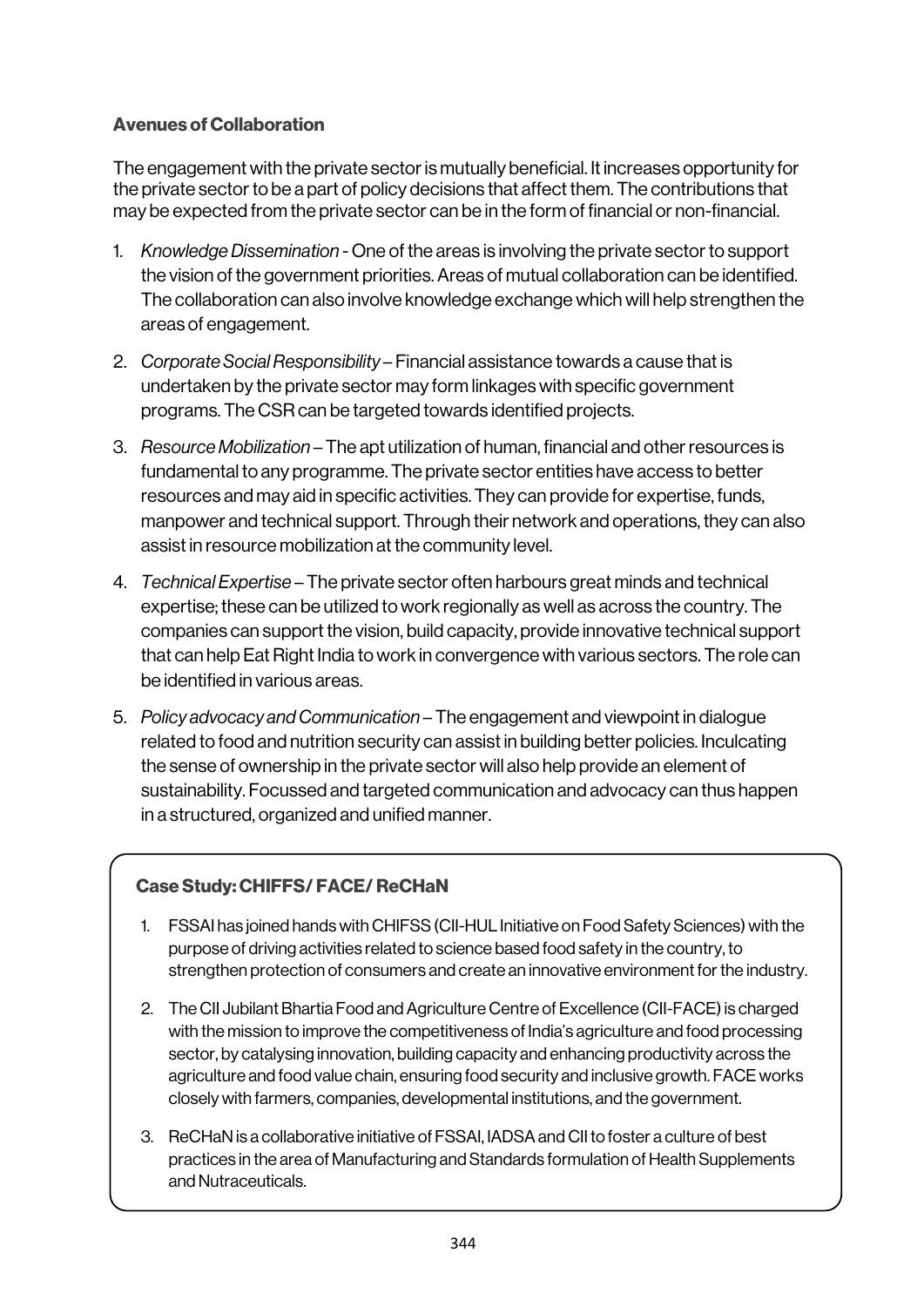#### Key steps in Public-Private Partnerships

Global Partnership for Results-Based Approaches has outlined the key steps to be followed for partnerships (Figure 2). The steps below highlight the critical phases which must be undertaken in a step-wise manner to implement a PPP project. The steps must always keep in perspective the needs of all stakeholders involved.



*Figure 20. 2: Key Steps in forming Public Private Partnerships*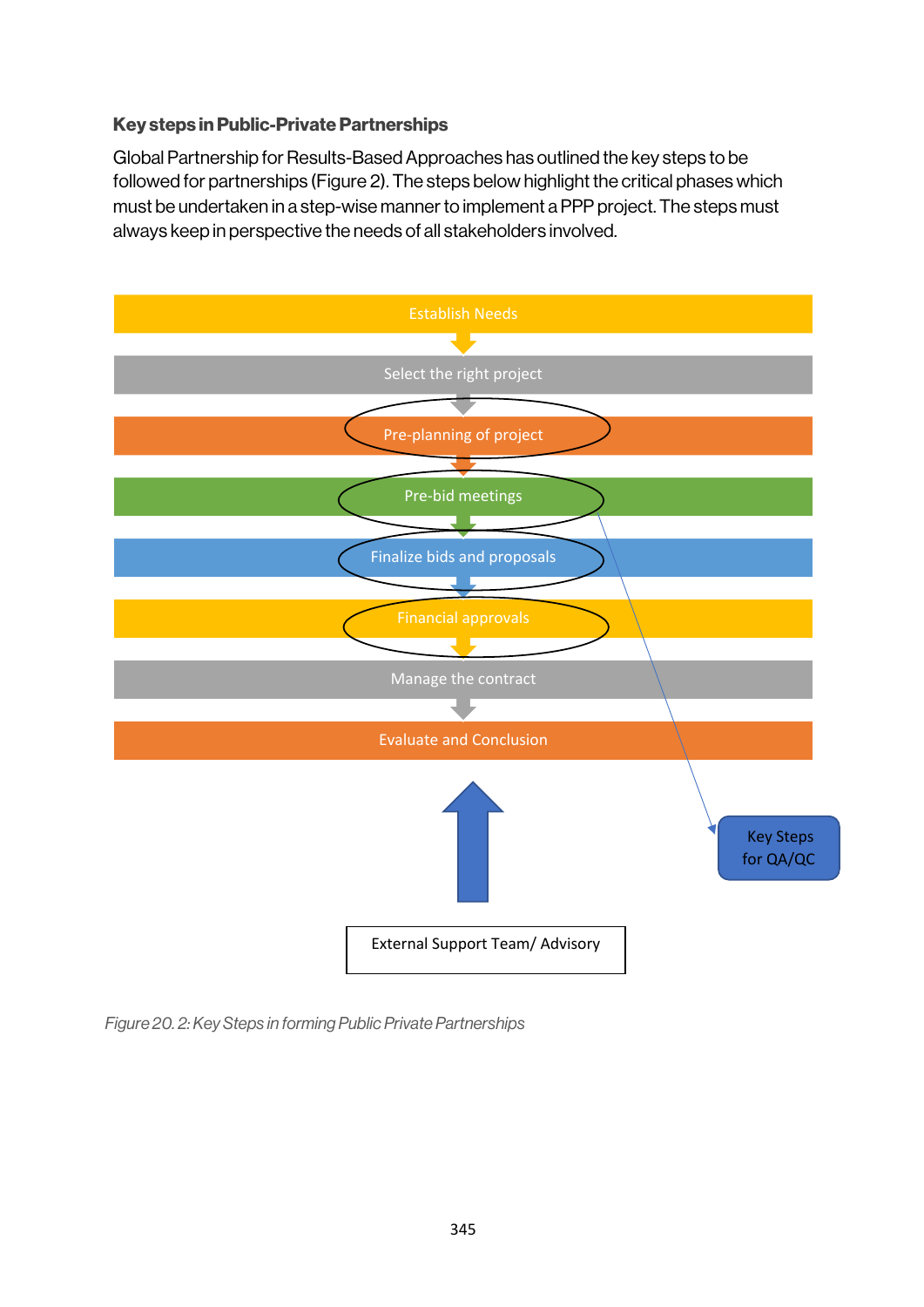# Science and research

Section 16 3(e) of the Food Safety and Standards Act, 2006 requires FSSAI to establish a system of network of organizations with the aim to facilitate a scientific co-operation framework by the co-ordination of activities, the exchange of information, the development and implementation of joint projects, the exchange of expertise and best practices in the fields within the Food Authority's responsibility.

In this context, FSSAI has established a nationwide network for scientific research with an intent of ensuring a convergence of research activities in the area of foods safety and applied nutrition, sharing information on developments in the field of food testing methodologies and techniques for strengthening quality of food testing, generating/sharing of scientific data and information related to food safety and applied nutrition and utilizes such scientific data for development of food standards, both at national and international level, and in other risk management decisions and creating centres of excellence having different focus and expertise which will provide research and training that addresses timely, cutting-edge issues related to food safety and applied nutrition.

FSSAI has notified many technical standards and regulations. Robust institutional mechanism is now in place to set standards through 21 scientific panels and a scientific committee. There are nine technical panels that formulate guidance documents, code of practices and inspection metrics. Further, eight Standards Review panels have been set up to review food standards and provide inputs to the related scientific panel. FSSAI has also notified regulations for standards on health supplements, nutraceuticals, prebiotics and probiotic products, which are primarily intended for sustenance of a healthy life and fall in the category of functional foods.

# Higher education and learning

As industry and service sectors continue to dominate the economy, the need for skilled manpower of approximately 250 million is expected by 2030, a major source of which could be the Higher Education System. With a population of an average age of 32 years, India has a high potential to become one of the largest suppliers of skilled manpower to global markets. However, only 8.11% employers believe that job seekers possess skills that align with industry requirements.

Currently, 79% of the organisations offer formal training to their employees. An industryready workforce will lead to a reduction in on-job training time for organisations leading to higher productivity, sustainable growth and food safety implementation.

In India, nutrition courses are offered by various universities at graduate and post-graduate levels through both regular and distance learning. However, there is still some vacuum that exists in the online space. There are professionals and students who intend to enter the field of nutrition with knowledge and skills on latest advances in research and industry. Therefore, in this era of digitization, the Food Safety and Standards Authority of India (FSSAI) intends to harness the power of the internet and offer online courses which are intended to train students and help professionals update their knowledge and skills specifically in the area of nutrition at their own pace.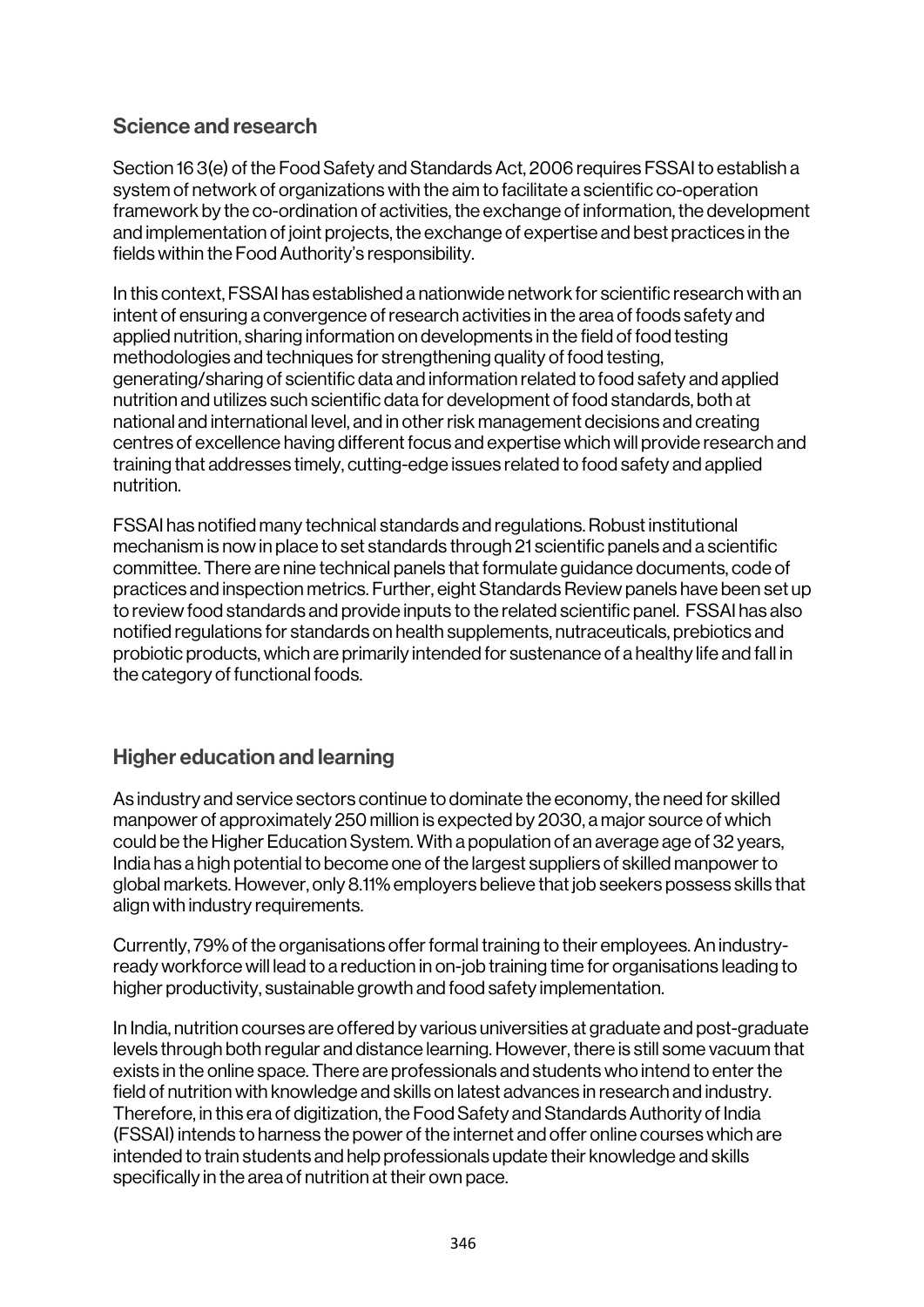Engaging with Higher Education Institutes on strengthening Capacity on Food Safety and Nutrition will impact several stakeholders. Through its Higher Education Outreach programme, FSSAI is trying to inculcate the concept of Eat Right India into the course curriculum for it to strengthen the food and nutrition content taught to the children. These are the Organisation itself, Faculty members, Students of Colleges and Schools, Industry, Government and ultimately the consumers of food. This will help Institutes with the added opportunities of offering and engaging with a bouquet of contemporary learning and skilling modules that will ultimately help enhance the employability and skills of the students of the implementing Institutes in alignment with the current industry requirements. Content can be mainstreamed either as part of the overall curriculum or offered as certificate courses. This is supported by relevant curricular plan, content, plus faculty development programs.

### Case Study: Mainstreaming content on Eat Right

In its journey of moving from the narrow focus on adulteration to a more holistic approach of safe and wholesome food and to empower responsible citizens to Eat Right; FSSAI relies on a collaborative approach. The FSS Act 2006 in its statement and intent makes it clear that all stakeholders, be it the Regulatory Body, the Food Business Operators (FBOs), or the citizens of the country, have to be active agents and ensure they play their part in ensuring safe and wholesome food. Yet, any law is as good as its implementation, as real action or change is driven not by a thought alone, but by action and by taking responsibility. Food Safety cannot be viewed merely as a program or scheme, it has to be a culture and a habit, and Higher Education Institutes need to play a prominent role in this context.

FoSTaC is FSSAI's Food Safety Training & Certification Program for Food Safety Supervisors across food sectors. Practical, industry-oriented training modules have been developed by FSSAI in collaboration with industry, domain experts and National Resource Persons and disseminated through various FoSTaC courses which are of Basic, Advanced and Special Level. The objective is for all licensed food businesses to have at least one trained and certified Food Safety Supervisor (FSS) under FoSTaC for every 25 food handlers in each premise. Academic Institutes may therefore integrate the FoSTaC curriculum as separate modules in their curriculum, or offer it as standalone certificate courses to their students and/or the food business community. Persons successfully trained and assessed under FoSTaC would be jointly certified by FSSAI and the Training Partner.

#### Practical Learning

1. Internship at FSSAI - FSSAI, in its mission to disseminate Food Safety awareness in the country, offers a basket of opportunities to develop and refine the skills of young talent. Internship scheme is one of these initiatives which is offered to students through a mutually beneficial inter-Industry-Academia association. Some of the project areas include, Regulations/Codex, Standards, FSMS, Quality Assurance, Risk Assessment and social and behavioural change.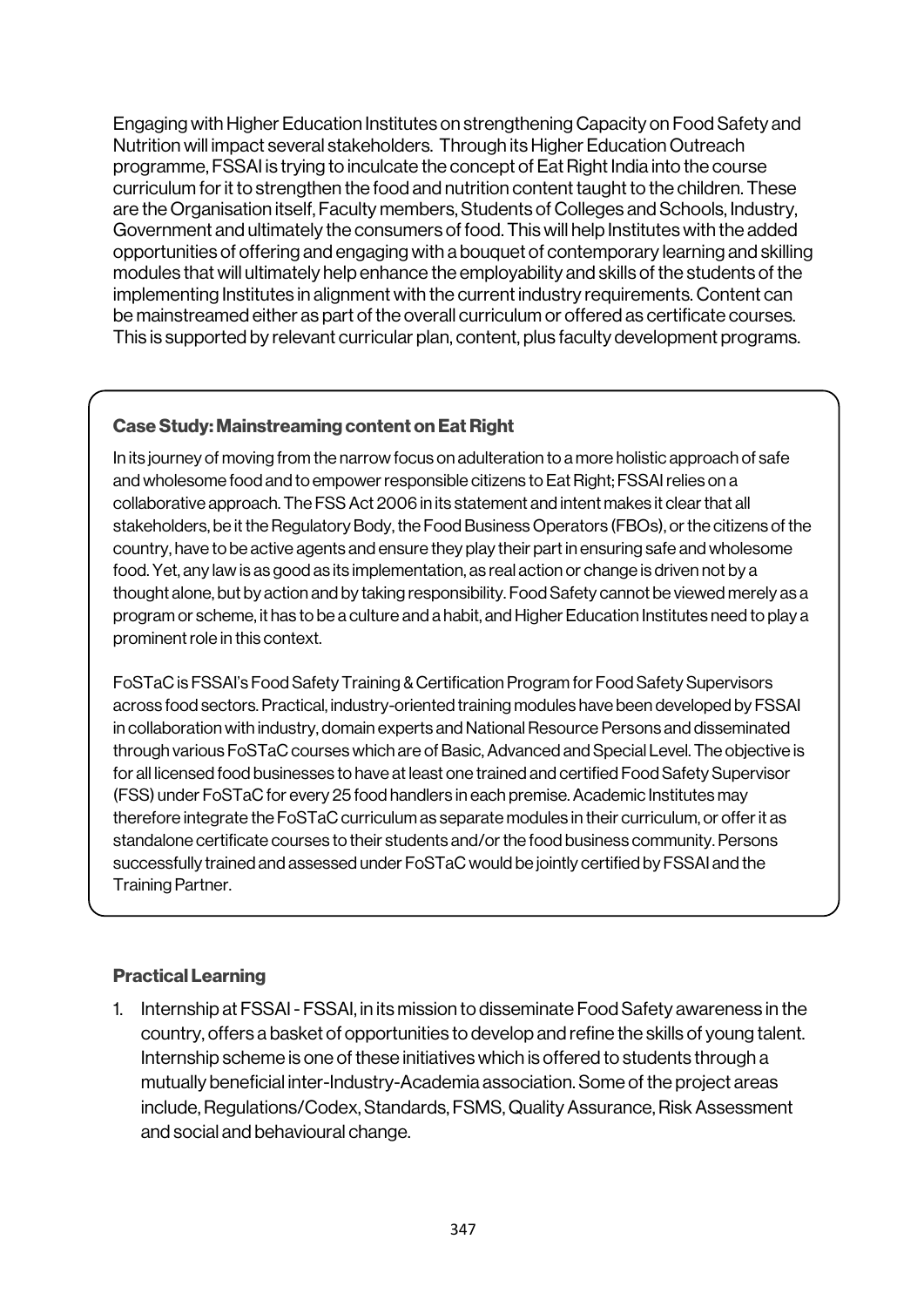- 2. Support in Dissertation Through this scheme FSSAI provides real-time mentoring of students and provides them an opportunity to complete their research. The scheme gives a real-world exposure to policy making, regulatory and enforcement systems, and standard setting to the students.
- 3. Fellowship in Food Analysis FSSAI has initiated a program called "Fellowship in Food Analysis (FIFA)" to incentivise the Junior Analyst Examination (JAE) qualified candidates to fulfil the relevant experience criteria for eligibility as a food analyst, through attachment at an FBO's laboratory/testing laboratory. FIFA is a paid fellowship for a period of 3 years, after which the Fellows will be eligible for taking the Food Analyst Examination (FAE).

#### Interactive learning

**Eat Right Quiz -** The Eat Right Quiz, designed on Amazon Alexa platform, aims to enhance the knowledge of citizens, about the basics of food safety and nutrition, and thus removing myths related to them, in a simple playful manner. Eat Right Quiz aims to engage and encourage citizens to learn about safe, healthy and sustainable food through entertainment and competition. The Eat Right Quiz consists of questions, which are collated by the eminent experts of the food industry. The quiz can be played between individuals or between teams. The quiz consists two levels; basic and advance in four categories. The unique feature of this quiz is that after every right answer the device also gives brief information related to the answer.

SNF Fellowships - The Eat Right @School initiative of FSSAI has been designed to deliver and reinforce the message of safe and nutritious food to schoolchildren, through both curricular and co-curricular activities. Additionally, it aims at ensuring and enabling legislative and regulatory framework to promote safe and wholesome food in both government and private schools across the country. SNF Fellowship programme is designed for the implementation by students of Higher Education Institutes, for promoting social and behavioural change around food safety, hygiene, and healthy diets in school children.

#### Promoting entrepreneurship - Food Innovators Network (FINE)

This brings together entrepreneurs who provide innovative solutions to transform the country's food safety and nutrition landscape. It is a comprehensive entrepreneurship platform that engages with start-ups working in the food space and provides mentorship, network access and regulatory support to them. It focuses on four challenge areas namely, Cheaper, Rapid and Anywhere Food Testing, Ensuring Availability of Healthy Foods, Educating India and Rethinking Food Labelling and Recovery of Surplus Food. It includes a FoSTaC Plus training course to orient start-ups, a FSSAI Buddy Programme to navigate the regulatory space and Eat Right Start-Up Awards as incentives and rewards to encourage innovative entrepreneurs.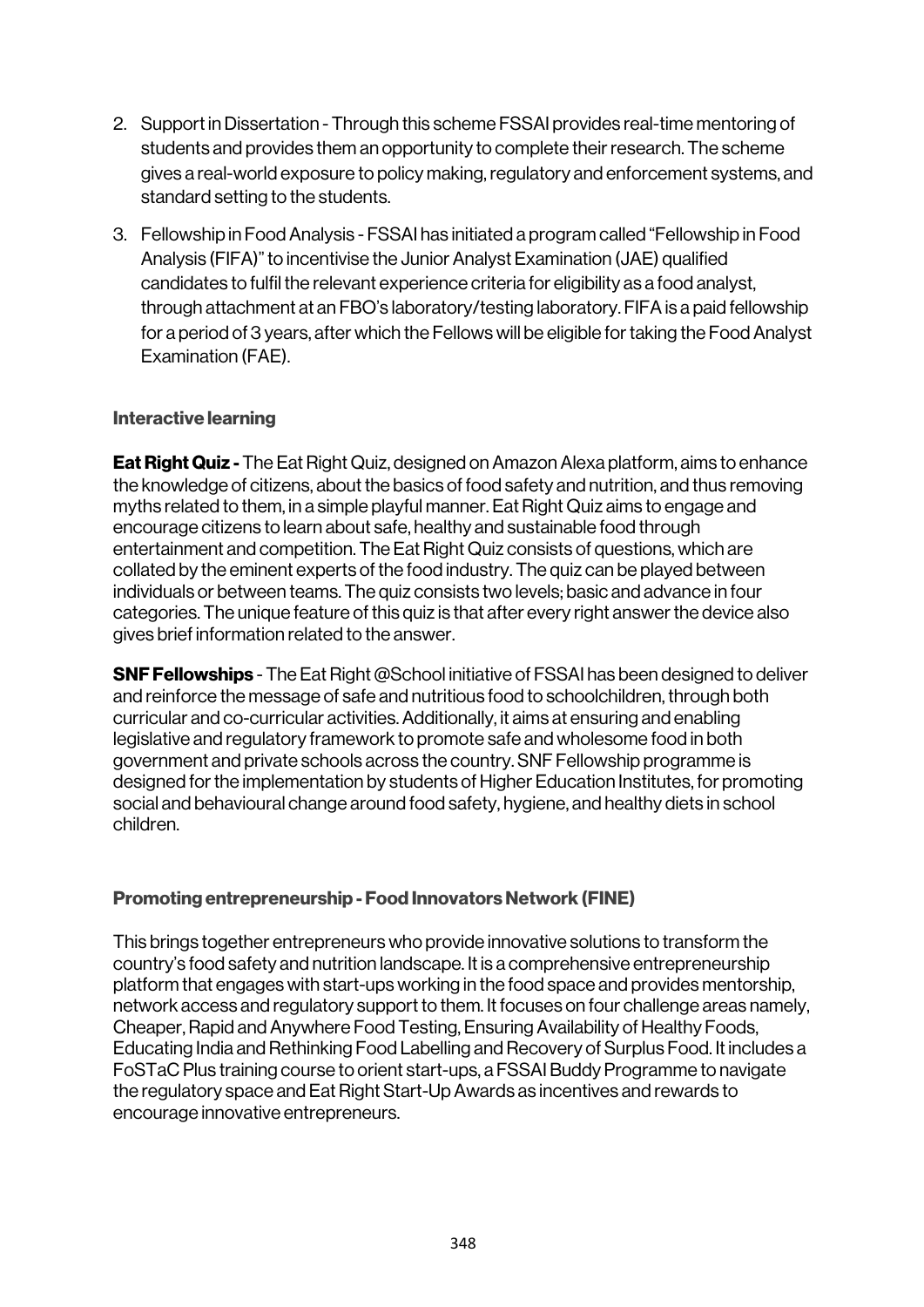# Participation and role of professionals

Involving all stakeholders often helps achieve the targets. We associate with experts to capture skillsets, resources and offerings. That's how value is created in an initiative. Professionals engage frequently in formal and informal conversations. Collaboration with professionals can encompass a wide range of activities with possible and innovative solutions to existing problems. Collaborative discussions with the partners focus on actions which relate to the goals of the programme.

### Case Study: Network of Professionals (NetProFaN)

FSSAI has created the NetProFan which aims to form a network of professionals in food and nutrition, leveraging their strength and expertise, to support both demand and supply side initiatives of Eat Right India. The programme has envisioned collaboration of professional bodies and experts in the areas of food, nutrition and public health, to contribute towards national efforts for improving the status of food safety and nutrition. This will help growth of the associations and professionals and expand its outreach. The knowledge of these experts will assist in supporting Eat Right India. Their engagement with the higher education will help build capacity. This will in turn create a culture of safe and healthy food thereby bringing in the desired social and behaviour change. NetProFaN brings various Professional Associations to work together for a healthy future:

- Indian Dietetic Association (IDA)
- Nutrition Society of India (NSI)
- Indian Medical Association (IMA)
- Association of Food Scientists and Technologists of India (AFSTI)
- Indian Federation of Culinary Associations (IFCA)
- Association of Analytical Chemists, India Chapter (AOAC)
- Indian Public Health Association (IPHA)

# Global partnerships

Engagement and collaboration with global agencies and countries provide a unique and multi-sectoral platform to deliver results across all sectors. The global exchange through such interactions ensures that learnings are effectively taken up and integrated within the existing systems via practical guidance.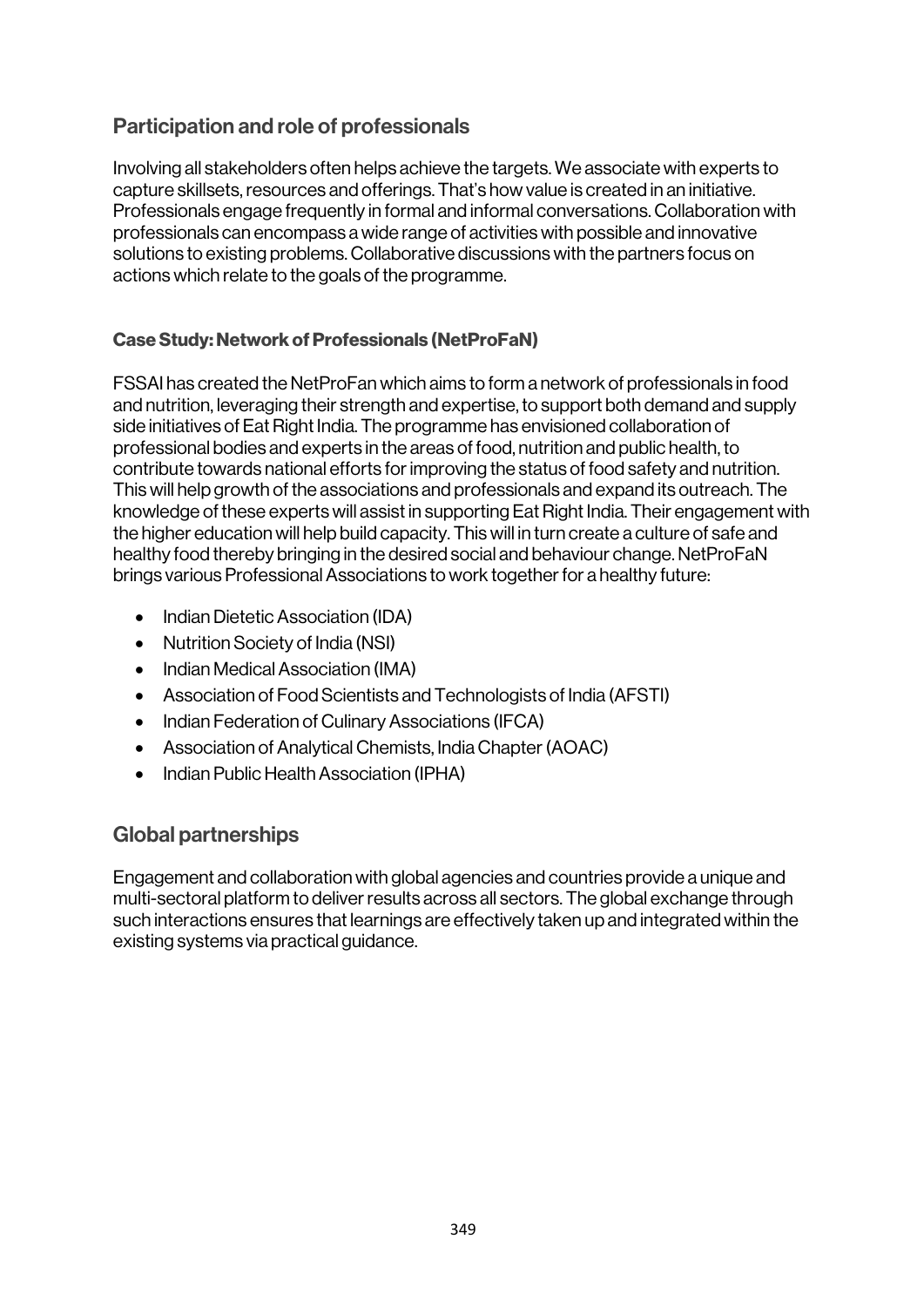#### Case Study: The Busan Partnership

This document specifically highlights a set of common principles for all development actors that are key to making development cooperation effective. They key focus areas are:

- Ownership of development priorities by developing counties: Countries should define the development model that they want to implement.
- A focus on results: Having a sustainable impact should be the driving force behind investments and efforts in development policy making
- Partnerships for development: Development depends on the participation of all actors, and recognises the diversity and complementarity of their functions.
- Transparency and shared responsibility: Development co-operation must be transparent and accountable to all citizens.
- These principles are recognised and accepted by all those involved in development cooperation, from donor and recipient country governments to providers of south-south cooperation, international organisations, civil society, parliamentarians and local government. The wide participation of a range of actors with differentiated responsibilities and shared goals is one of the notable characteristics of this partnership.

Global partnerships help achieve two main objectives. First is to evaluate the efficiency of governments in creating an enabling environment to attain the potential efforts of policy and community mobilization within the country. The second is to observe how the development partners extend their support to the national programs and policies. This involves inclusive partnerships that is result oriented. The partnership must be transparent and should bring accountability to all stakeholders involved.

# Organisations responsible for food safety and nutrition

There are several organisations across the globe which work in the area of food safety and nutrition. Let us learn about these and see how they can collaborate and partner to create a better food safety and security scenario in the world.

- 1. *FSSAI* FSSAI lays down science-based standards for articles of food and regulates their manufacture, storage, distribution, sale and import to ensure availability of safe and wholesome food to 130 crore citizens of the country. The authority is also responsible for creating an information network across the country so that the public, consumers, etc receive rapid, reliable and accurate information about food safety and hygiene and related issues of concern.
- 2. *Codex Alimentarius Commission* It is a joint inter-governmental body of the Food and Agricultural Organization of the United Nations (FAO) and WHO with 189 members (188 member countries and one Member Organization (EU)). Codex has worked since 1963 to create harmonized international food standards to protect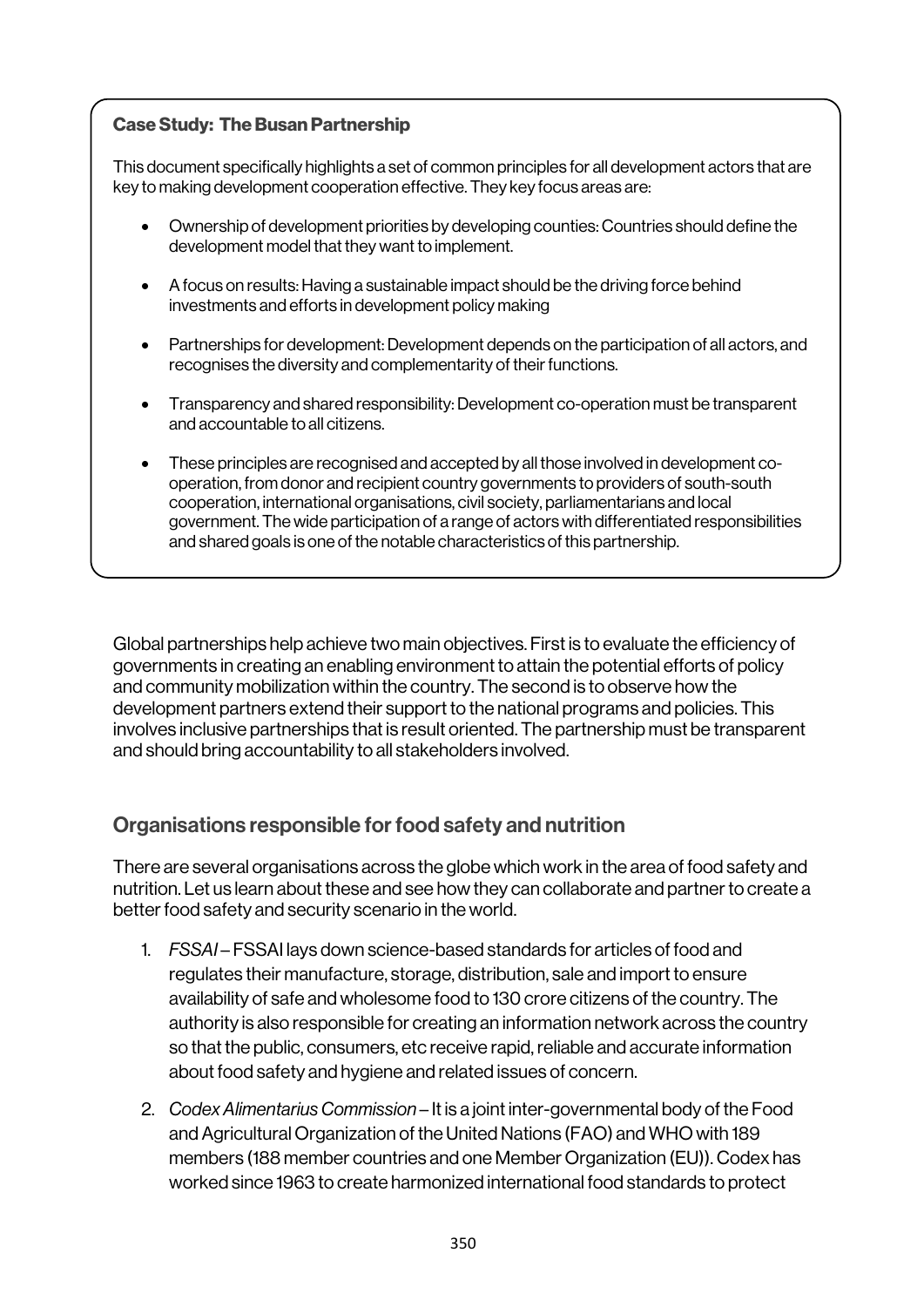the health of consumers and ensure fair trade practices. India is a member of Codex Alimentarius Commission since 1964 and continues to be a partner in the international food standards development process. India actively participates in the Codex meetings, hosting and co-hosting Codex Committee meetings.

- 3. *EFSA* EFSA is a European agency funded by the European Union that operates independently of the European legislative and executive institutions (Commission, Council, and Parliament) and EU Member States. It was set up in 2002 following a series of food crises in the late 1990s to be a source of scientific advice and communication on risks associated with the food chain. The agency was legally established by the EU under the General Food Law - Regulation 178/2002. The General Food Law created a European food safety system in which responsibility for risk assessment (science) and for risk management (policy) are kept separate. EFSA is responsible for the former area, and also has a duty to communicate its scientific findings to the public.
- 4. *FSANZ* FSANZ's purpose is to contribute to the cooperative food regulatory system by developing evidence-based standards, providing evidence-based advice, coordinating regulatory responses and providing information about food standards. FSANZ is established by the *Food Standards Australia New Zealand Act 1991*, which was enacted to implement an intergovernmental Agreement between the Australian Government and all states and territories and a treaty agreement between Australia and New Zealand. The object of the *Food Standards Australia New Zealand Act* is to ensure a high standard of public health protection throughout Australia and New Zealand and the objective of FSANZ is a safe food supply and well-informed consumers.
- 5. *International and National Non-Government Organizations:* Organizations like WHO, UNICEF, WFP, etc. play a very important role in achieving goals as declared in the Universal Declaration of Human Rights "Everyone has the right to a standard of living adequate for the health and well-being of himself and of his family, including food, clothing, housing, and medical care and necessary social services, and the right to security in the event of unemployment, sickness, disability, widowhood, old age, or other lack of livelihood in circumstances beyond his control." (Article 25).
	- i. These organizations work towards global health and its issues which transcend national borders and political jurisdictions. Many of these organizations take active part in health projects both nationally and internationally. The various programs and competencies of these organizations contribute to the promotive or preventive health care (figure 3).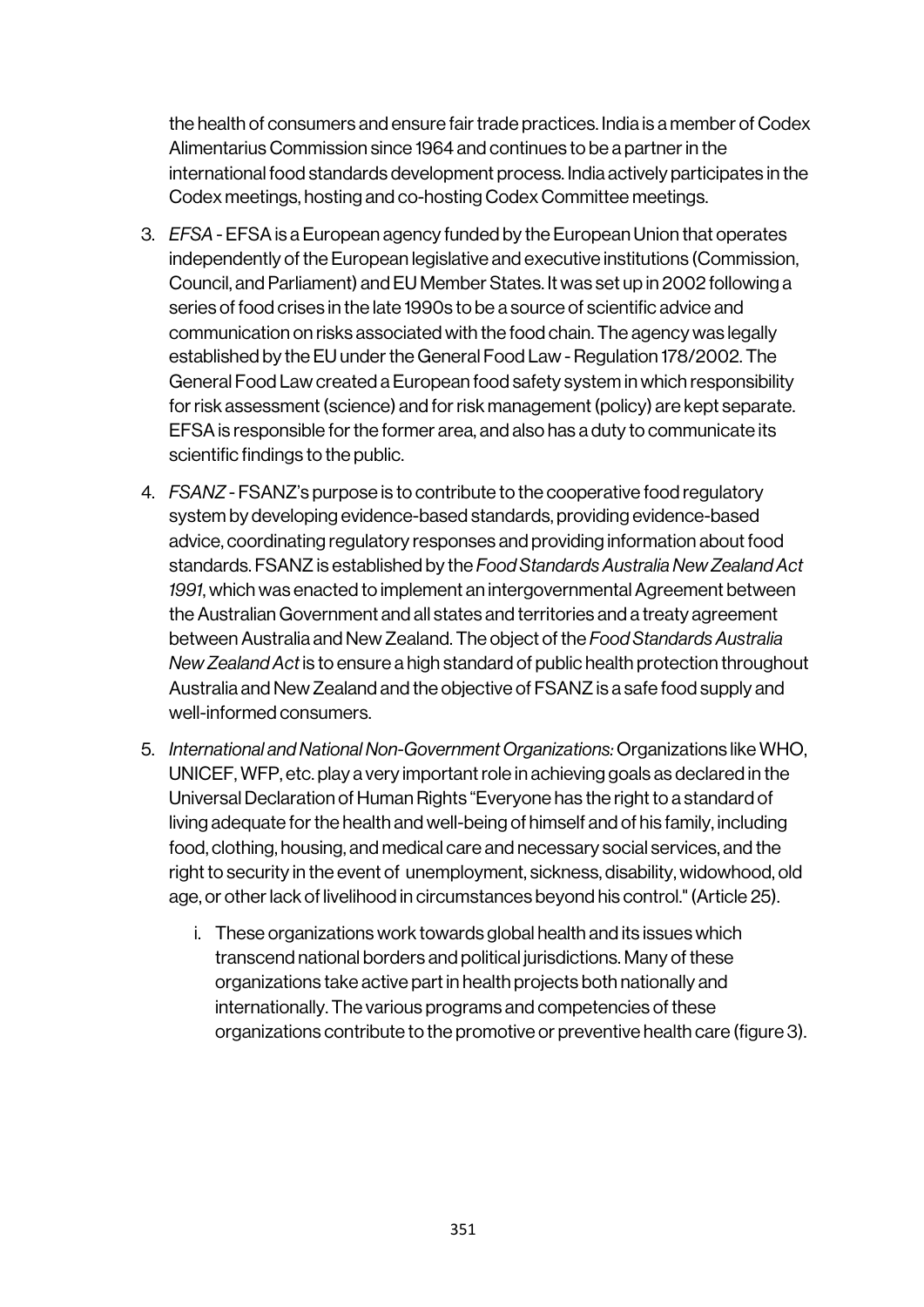

*Figure 20. 3: Role of Non-Government Organizations*

Support of these agencies can also assist policy framework or strengthen the existing policies. One of the major areas where these agencies can contribute is capacity building at the grass-root level. This will ensure that implementation of a policy or a program is flawless.

# International Agreements

There are Treaties and Agreements between nations to ensure fair trade practices and at the same time ensure that member nations can protect the rights and ensure welfare of their citizens. These have been listed here:

- 1. *World Trade Organization (WTO)* Established in 1995, WTO is the successor of General Agreement on Tariffs and Trade (GATT) established during the Second World War. The WTO rules are the results of agreements between its members. Through this agreement, WTO members can operate a non-discriminatory trading system that spells out their rights. Fair trade practices are ensured for both import and exports in the market. WTO is an umbrella agreement that is also used for dispute settling in trade.
- 2. *TBT &SPS* The Technical Barriers to Trade (TBT) and Sanitary and Phytosanitary Measures (SPS) are agreements as a result of the Uruguay Round of Trade Talks following the WTO in 1995. The SPS agreements encompasses protection of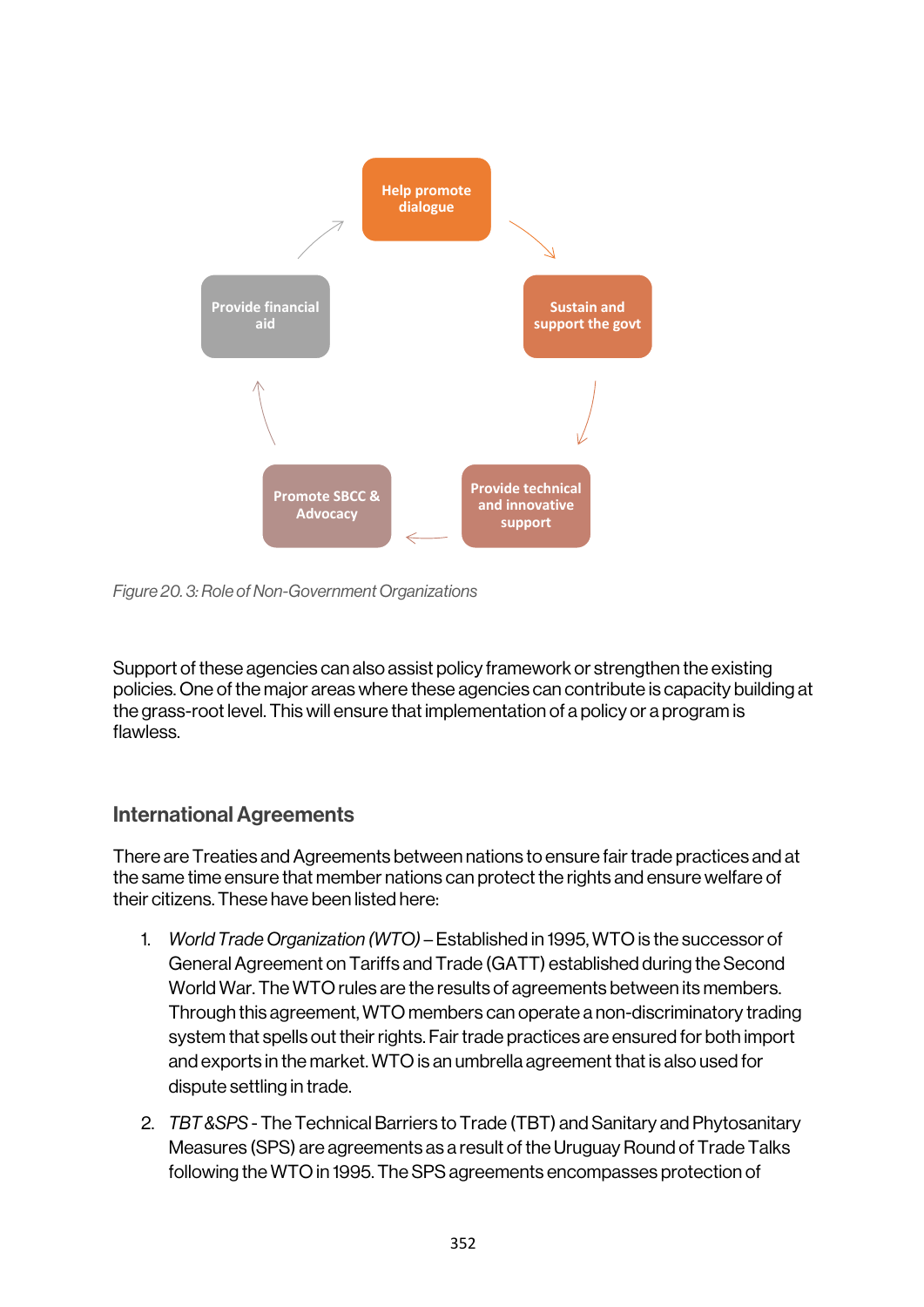human or animal health from any food-borne illness, or human, animal or plant carried diseases from pests etc. The TBT agreement undertakes all technical regulations, voluntary standards and conformity assessment procedures to ensure adherence and ease of business.

In this chapter you have learnt about how different government as well as non-government agencies are co-ordinating and forging partnerships to ensure a scenario of safe food across the globe.

#### **Summary**

- 1. Partnerships and coordination are essential for effective implementation of a programme.
- 2. Collaboration with the private sector is needed to lend support and enhance visibility of a programme.
- 3. There are various avenues of collaboration that can be explored basis the needs of a programme.
- 4. FSSAI is the apex food regulator which is responsible for the creation of scientifically backed standards and regulations for various food products.
- 5. The Eat Right India is an umbrella movement initiated by FSSAI which focusses on the Social and Behavioural Change aspects to better the nutrition status of people.
- 6. Ensuring that information of food safety, health and nutrition is integrated in the higher education system of India is essential to developing a skilled workforce in the country.
- 7. Formulation of Global Partnerships ensure that the program meets global benchmarks and instils learning.

# Key Words

**Convergence –** moving towards a union or uniformity

Collaboration – the action of working with someone for a common goal

**Partnership–** an association of two or more people or bodies as partners